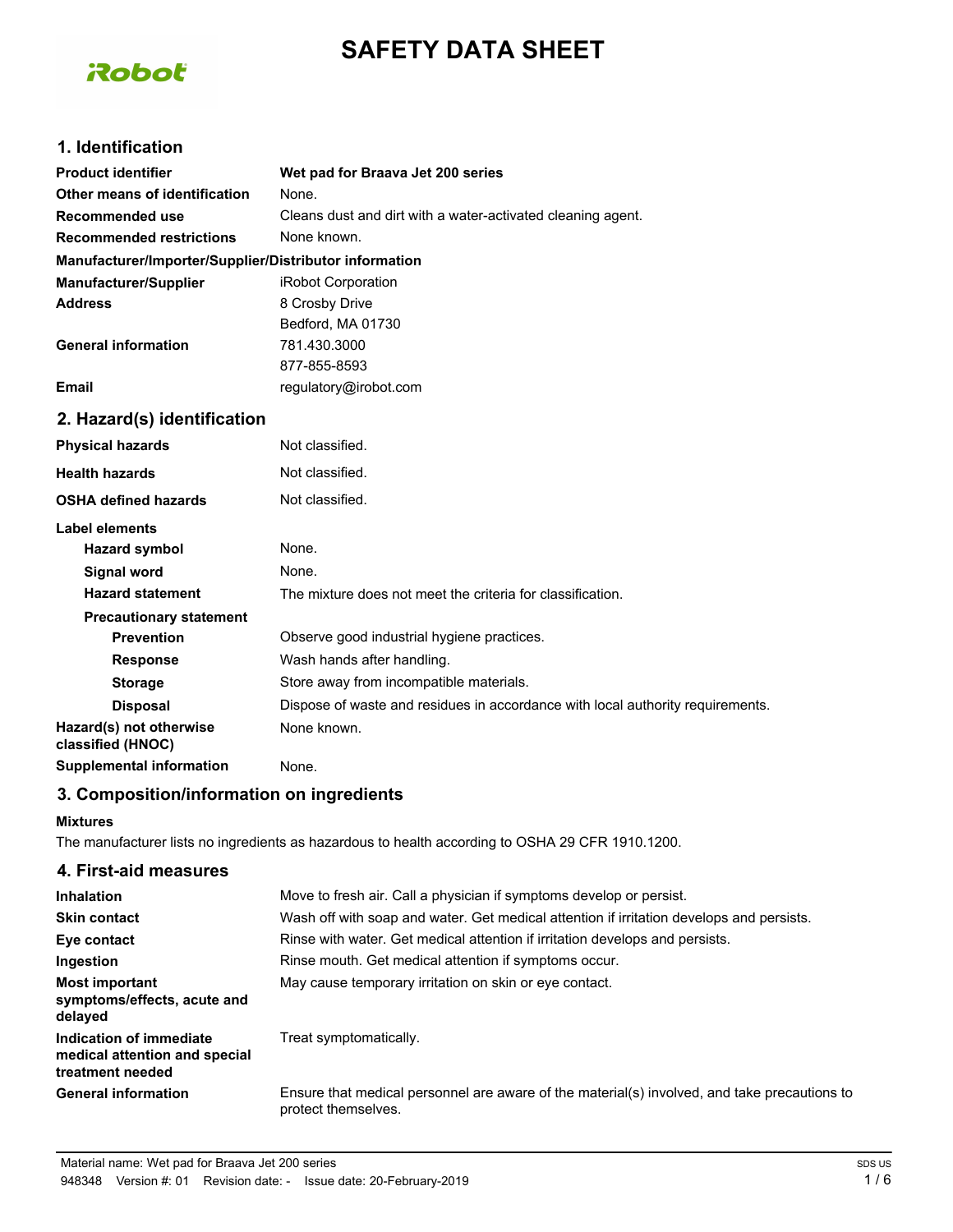# **5. Fire-fighting measures**

| Suitable extinguishing media<br>Unsuitable extinguishing<br>media | Use extinguishing agent suitable for type of surrounding fire.<br>None known.                 |
|-------------------------------------------------------------------|-----------------------------------------------------------------------------------------------|
| Specific hazards arising from<br>the chemical                     | During fire, gases hazardous to health may be formed.                                         |
| Special protective equipment<br>and precautions for firefighters  | Self-contained breathing apparatus and full protective clothing must be worn in case of fire. |
| Fire fighting<br>equipment/instructions                           | Use methods for the surrounding fire.                                                         |
| <b>Specific methods</b>                                           | Use standard firefighting procedures and consider the hazards of other involved materials.    |
| <b>General fire hazards</b>                                       | No unusual fire or explosion hazards noted.                                                   |

## **6. Accidental release measures**

| <b>Personal precautions,</b><br>protective equipment and<br>emergency procedures | Keep unnecessary personnel away. For personal protection, see section 8 of the SDS.                                        |
|----------------------------------------------------------------------------------|----------------------------------------------------------------------------------------------------------------------------|
| <b>Methods and materials for</b><br>containment and cleaning up                  | Pick up mechanically. Following product recovery, flush area with water. For waste disposal, see<br>section 13 of the SDS. |
| <b>Environmental precautions</b>                                                 | Avoid discharge into drains, water courses or onto the ground.                                                             |

### **7. Handling and storage**

**Precautions for safe handling** Observe good industrial hygiene practices. **Conditions for safe storage,** Protect from freezing. Store away from incompatible materials (see Section 10 of the SDS). **including any incompatibilities**

# **8. Exposure controls/personal protection**

| <b>Occupational exposure limits</b> | No exposure limits noted for ingredient(s).                                                                                                                                                                                                                                                                                                                        |
|-------------------------------------|--------------------------------------------------------------------------------------------------------------------------------------------------------------------------------------------------------------------------------------------------------------------------------------------------------------------------------------------------------------------|
| <b>Biological limit values</b>      | No biological exposure limits noted for the ingredient(s).                                                                                                                                                                                                                                                                                                         |
| Appropriate engineering<br>controls | Good general ventilation should be used. Ventilation rates should be matched to conditions. If<br>applicable, use process enclosures, local exhaust ventilation, or other engineering controls to<br>maintain airborne levels below recommended exposure limits. If exposure limits have not been<br>established, maintain airborne levels to an acceptable level. |
|                                     |                                                                                                                                                                                                                                                                                                                                                                    |

#### **Individual protection measures, such as personal protective equipment**

| <b>Eye/face protection</b>        | Not normally needed.                                                                                                                                                                                                        |
|-----------------------------------|-----------------------------------------------------------------------------------------------------------------------------------------------------------------------------------------------------------------------------|
| <b>Skin protection</b>            |                                                                                                                                                                                                                             |
| <b>Hand protection</b>            | Not normally needed.                                                                                                                                                                                                        |
| Other                             | Not normally needed.                                                                                                                                                                                                        |
| <b>Respiratory protection</b>     | In case of insufficient ventilation, wear suitable respiratory equipment.                                                                                                                                                   |
| <b>Thermal hazards</b>            | Wear appropriate thermal protective clothing, when necessary.                                                                                                                                                               |
| General hygiene<br>considerations | Always observe good personal hygiene measures, such as washing after handling the material<br>and before eating, drinking, and/or smoking. Routinely wash work clothing and protective<br>equipment to remove contaminants. |

# **9. Physical and chemical properties**

**Flash point** Not available.

| Solid.         |
|----------------|
| Solid.         |
| Not available. |
| Not available. |
| Not available. |
| Not available. |
| Not available. |
|                |

**Initial boiling point and boiling**

**range**

Not available.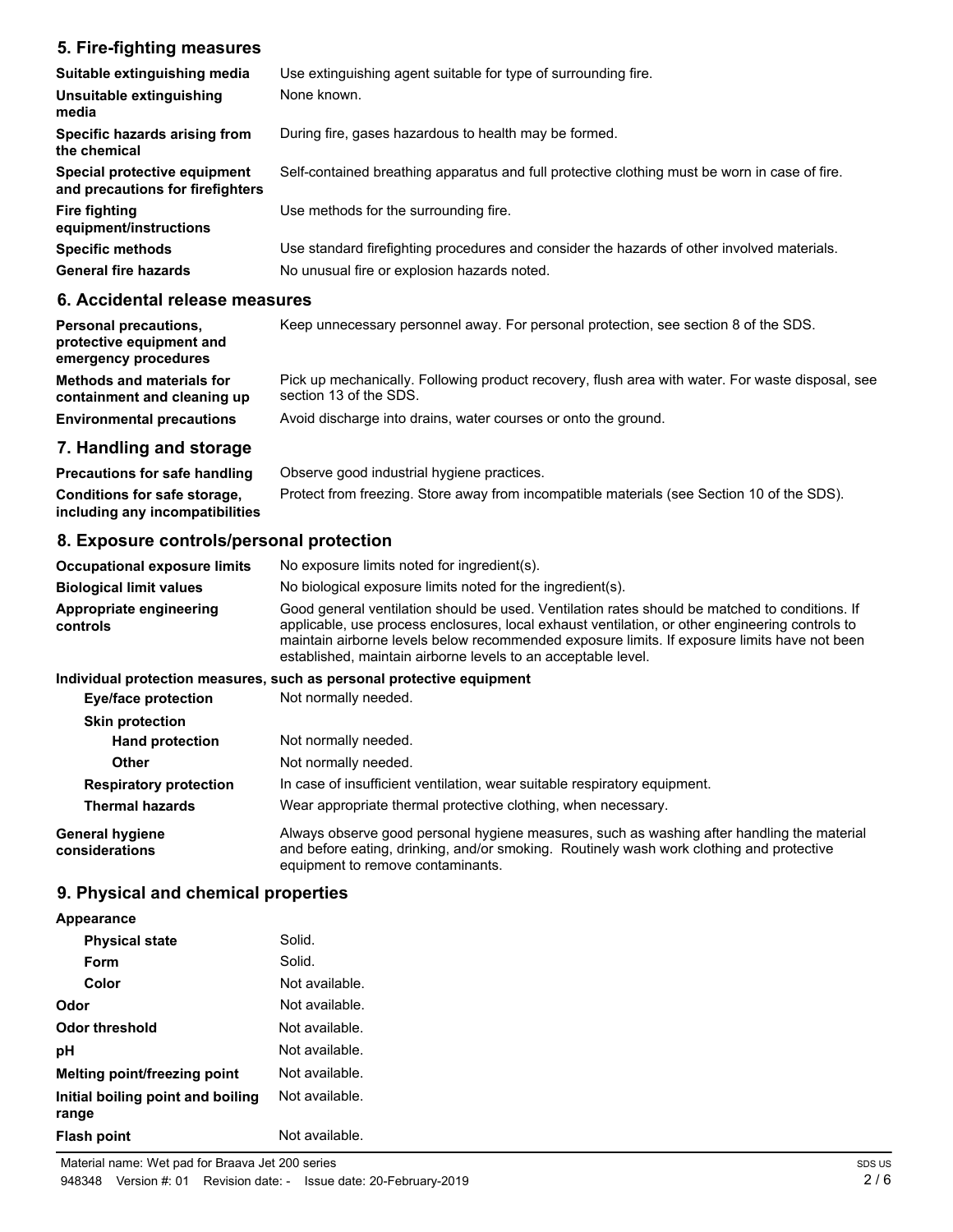| <b>Evaporation rate</b>                                                                                                                                                                                                                                                                                                  | Not available. |
|--------------------------------------------------------------------------------------------------------------------------------------------------------------------------------------------------------------------------------------------------------------------------------------------------------------------------|----------------|
| Flammability (solid, gas)                                                                                                                                                                                                                                                                                                | Non flammable. |
| Upper/lower flammability or explosive limits                                                                                                                                                                                                                                                                             |                |
| <b>Flammability limit - lower</b><br>(%)                                                                                                                                                                                                                                                                                 | Not available. |
| <b>Flammability limit - upper</b><br>$(\%)$                                                                                                                                                                                                                                                                              | Not available. |
| Explosive limit - lower (%)                                                                                                                                                                                                                                                                                              | Not available. |
| Explosive limit - upper (%)                                                                                                                                                                                                                                                                                              | Not available. |
| Vapor pressure                                                                                                                                                                                                                                                                                                           | Not available. |
| Vapor density                                                                                                                                                                                                                                                                                                            | Not available. |
| <b>Relative density</b>                                                                                                                                                                                                                                                                                                  | Not available. |
| Solubility(ies)                                                                                                                                                                                                                                                                                                          |                |
| Solubility (water)                                                                                                                                                                                                                                                                                                       | Not available. |
| <b>Partition coefficient</b><br>(n-octanol/water)                                                                                                                                                                                                                                                                        | Not available. |
| <b>Auto-ignition temperature</b>                                                                                                                                                                                                                                                                                         | Not available. |
| <b>Decomposition temperature</b>                                                                                                                                                                                                                                                                                         | Not available. |
| <b>Viscosity</b>                                                                                                                                                                                                                                                                                                         | Not available. |
| <b>Other information</b>                                                                                                                                                                                                                                                                                                 |                |
| <b>Explosive properties</b>                                                                                                                                                                                                                                                                                              | Not explosive. |
| <b>Oxidizing properties</b>                                                                                                                                                                                                                                                                                              | Not oxidizing. |
| $\overline{AB}$ $\overline{BA}$ and $\overline{BA}$ are also associated to $\overline{AB}$ and $\overline{AB}$ are associated to $\overline{AB}$ and $\overline{BA}$ are associated to $\overline{AB}$ and $\overline{BA}$ are all $\overline{AB}$ and $\overline{BA}$ are all $\overline{AB}$ and $\overline{BA}$ are a |                |

## **10. Stability and reactivity**

| <b>Reactivity</b>                            | The product is stable and non-reactive under normal conditions of use, storage and transport. |
|----------------------------------------------|-----------------------------------------------------------------------------------------------|
| <b>Chemical stability</b>                    | Material is stable under normal conditions.                                                   |
| <b>Possibility of hazardous</b><br>reactions | No dangerous reaction known under conditions of normal use.                                   |
| <b>Conditions to avoid</b>                   | Contact with incompatible materials.                                                          |
| Incompatible materials                       | None known.                                                                                   |
| <b>Hazardous decomposition</b><br>products   | No hazardous decomposition products are known.                                                |

# **11. Toxicological information**

#### **Information on likely routes of exposure**

| <b>Inhalation</b>                                                                  | No adverse effects due to inhalation are expected.                                                                  |  |  |
|------------------------------------------------------------------------------------|---------------------------------------------------------------------------------------------------------------------|--|--|
| <b>Skin contact</b>                                                                | Prolonged or repeated exposure may cause minor irritation.                                                          |  |  |
| Eye contact                                                                        | Direct contact with eyes may cause temporary irritation.                                                            |  |  |
| Ingestion                                                                          | Expected to be a low ingestion hazard.                                                                              |  |  |
| Symptoms related to the<br>physical, chemical and<br>toxicological characteristics | May cause temporary irritation on skin or eye contact.                                                              |  |  |
| Information on toxicological effects                                               |                                                                                                                     |  |  |
| <b>Acute toxicity</b>                                                              | Not expected to be acutely toxic.                                                                                   |  |  |
| <b>Skin corrosion/irritation</b>                                                   | Prolonged skin contact may cause temporary irritation.                                                              |  |  |
| Serious eye damage/eye<br>irritation                                               | Direct contact with eyes may cause temporary irritation.                                                            |  |  |
| Respiratory or skin sensitization                                                  |                                                                                                                     |  |  |
| <b>Respiratory sensitization</b>                                                   | Not a respiratory sensitizer.                                                                                       |  |  |
| <b>Skin sensitization</b>                                                          | This product is not expected to cause skin sensitization.                                                           |  |  |
| <b>Germ cell mutagenicity</b>                                                      | No data available to indicate product or any components present at greater than 0.1% are<br>mutagenic or genotoxic. |  |  |
| Carcinogenicity                                                                    | Not classifiable as to carcinogenicity to humans.                                                                   |  |  |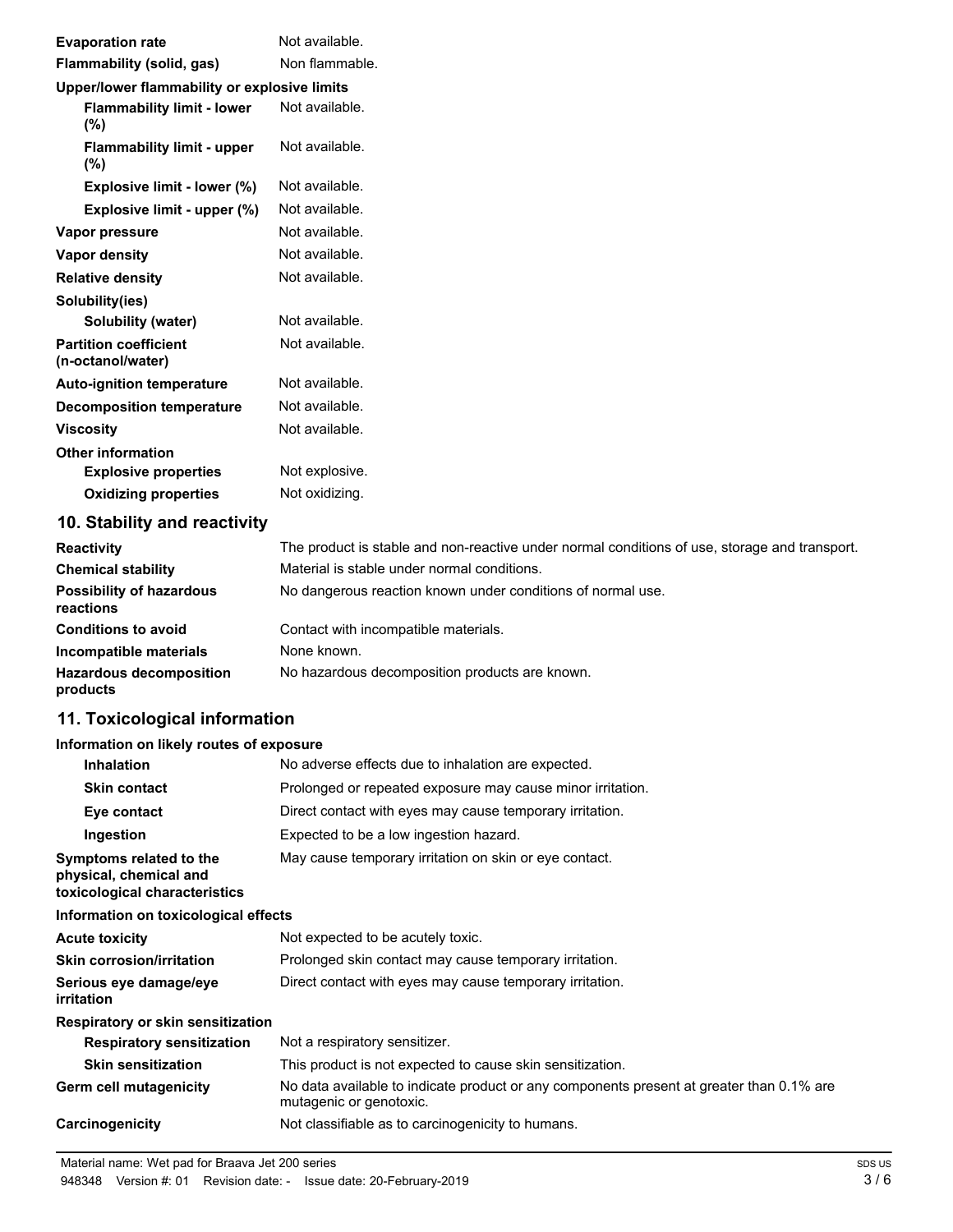|                                                       | <b>IARC Monographs. Overall Evaluation of Carcinogenicity</b>                                                                                                                                         |
|-------------------------------------------------------|-------------------------------------------------------------------------------------------------------------------------------------------------------------------------------------------------------|
| Not listed.                                           |                                                                                                                                                                                                       |
| <b>NTP Report on Carcinogens</b>                      |                                                                                                                                                                                                       |
| Not listed.                                           |                                                                                                                                                                                                       |
|                                                       | <b>OSHA Specifically Requiated Substances (29 CFR 1910.1001-1053)</b>                                                                                                                                 |
| Not regulated.                                        |                                                                                                                                                                                                       |
| <b>Reproductive toxicity</b>                          | This product is not expected to cause reproductive or developmental effects.                                                                                                                          |
| Specific target organ toxicity -<br>single exposure   | Not classified.                                                                                                                                                                                       |
| Specific target organ toxicity -<br>repeated exposure | Not classified.                                                                                                                                                                                       |
| <b>Aspiration hazard</b>                              | Not an aspiration hazard.                                                                                                                                                                             |
| 12. Ecological information                            |                                                                                                                                                                                                       |
| <b>Ecotoxicity</b>                                    | The product is not classified as environmentally hazardous. However, this does not exclude the<br>possibility that large or frequent spills can have a harmful or damaging effect on the environment. |

|                                  | poconomy that harge or mogaem opine can nave a namnar or admaging once, on the christman,                                                                                                  |  |
|----------------------------------|--------------------------------------------------------------------------------------------------------------------------------------------------------------------------------------------|--|
| Persistence and degradability    | No data is available on the degradability of this product.                                                                                                                                 |  |
| <b>Bioaccumulative potential</b> | No data available.                                                                                                                                                                         |  |
| Mobility in soil                 | No data available.                                                                                                                                                                         |  |
| Other adverse effects            | No other adverse environmental effects (e.g. ozone depletion, photochemical ozone creation<br>potential, endocrine disruption, global warming potential) are expected from this component. |  |

#### **13. Disposal considerations**

| <b>Disposal instructions</b>             | Dispose of in accordance with local regulations.                                                                                                                                                                       |  |
|------------------------------------------|------------------------------------------------------------------------------------------------------------------------------------------------------------------------------------------------------------------------|--|
| Local disposal regulations               | Dispose in accordance with all applicable regulations.                                                                                                                                                                 |  |
| Hazardous waste code                     | Not a hazardous waste as supplied or after use.                                                                                                                                                                        |  |
| Waste from residues / unused<br>products | Dispose of in accordance with local regulations. Empty containers or liners may retain some<br>product residues. This material and its container must be disposed of in a safe manner (see:<br>Disposal instructions). |  |
| Contaminated packaging                   | Since emptied containers may retain product residue, follow label warnings even after container is<br>emptied.                                                                                                         |  |

### **14. Transport information**

#### **DOT**

Not regulated as dangerous goods.

#### **IATA**

Not regulated as dangerous goods.

# **IMDG**

Not regulated as dangerous goods.

**Transport in bulk according to** Not applicable. **Annex II of MARPOL 73/78 and the IBC Code**

### **15. Regulatory information**

This product is not known to be a "Hazardous Chemical" as defined by the OSHA Hazard Communication Standard, 29 CFR 1910.1200. **US federal regulations**

**TSCA Section 12(b) Export Notification (40 CFR 707, Subpt. D)**

Not regulated. **CERCLA Hazardous Substance List (40 CFR 302.4)**

Not listed.

**SARA 304 Emergency release notification**

Not regulated.

**OSHA Specifically Regulated Substances (29 CFR 1910.1001-1053)**

Not regulated.

**Toxic Substances Control** All components of the mixture on the TSCA 8(b) inventory are designated "active". **Act (TSCA)**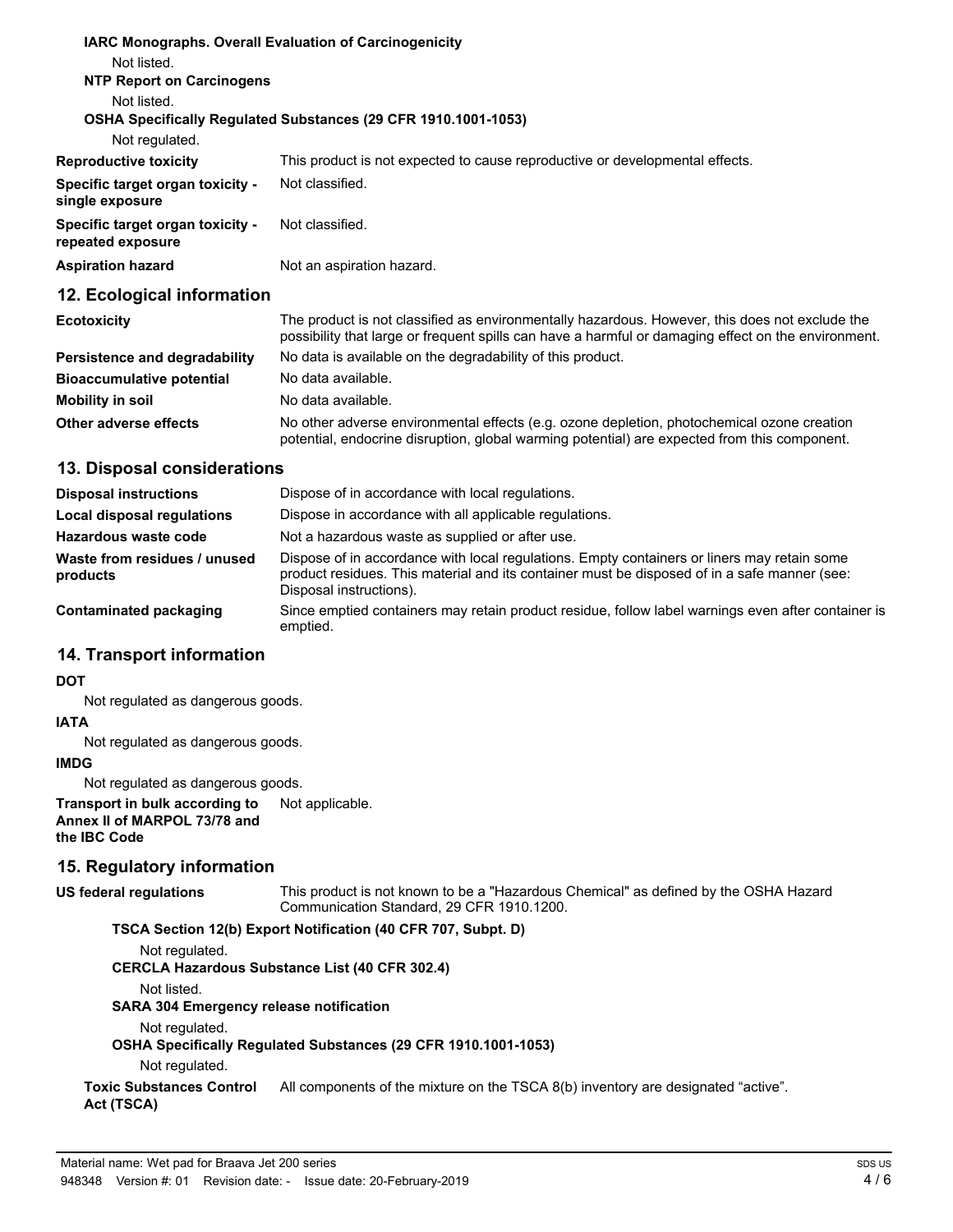#### **Superfund Amendments and Reauthorization Act of 1986 (SARA)**

**SARA 302 Extremely hazardous substance**

Not listed.

**SARA 311/312 Hazardous** No **chemical**

# **SARA 313 (TRI reporting)**

Not regulated.

#### **Other federal regulations**

**Clean Air Act (CAA) Section 112 Hazardous Air Pollutants (HAPs) List**

Not regulated.

#### **Clean Air Act (CAA) Section 112(r) Accidental Release Prevention (40 CFR 68.130)**

Not regulated.

**Safe Drinking Water Act** Not regulated.

**(SDWA)**

#### **US state regulations**

**US. Massachusetts RTK - Substance List**

Not regulated.

**US. New Jersey Worker and Community Right-to-Know Act** Not listed.

**US. Pennsylvania Worker and Community Right-to-Know Law**

Not listed.

#### **US. Rhode Island RTK**

Not regulated.

#### **California Proposition 65**

California Safe Drinking Water and Toxic Enforcement Act of 1986 (Proposition 65): This material is not known to contain any chemicals currently listed as carcinogens or reproductive toxins. For more information go to www.P65Warnings.ca.gov.

#### **International Inventories**

| Country(s) or region        | Inventory name                                                            | On inventory (yes/no)* |
|-----------------------------|---------------------------------------------------------------------------|------------------------|
| Australia                   | Australian Inventory of Chemical Substances (AICS)                        | No                     |
| Canada                      | Domestic Substances List (DSL)                                            | No                     |
| Canada                      | Non-Domestic Substances List (NDSL)                                       | No                     |
| China                       | Inventory of Existing Chemical Substances in China (IECSC)                | No                     |
| Europe                      | European Inventory of Existing Commercial Chemical<br>Substances (EINECS) | No                     |
| Europe                      | European List of Notified Chemical Substances (ELINCS)                    | No                     |
| Japan                       | Inventory of Existing and New Chemical Substances (ENCS)                  | No                     |
| Korea                       | Existing Chemicals List (ECL)                                             | No                     |
| New Zealand                 | New Zealand Inventory                                                     | No                     |
| Philippines                 | Philippine Inventory of Chemicals and Chemical Substances<br>(PICCS)      | No                     |
| Taiwan                      | Taiwan Chemical Substance Inventory (TCSI)                                | No                     |
| United States & Puerto Rico | Toxic Substances Control Act (TSCA) Inventory                             | No                     |

\*A "Yes" indicates this product complies with the inventory requirements administered by the governing country(s).

A "No" indicates that one or more components of the product are not listed or exempt from listing on the inventory administered by the governing country(s).

# **16. Other information, including date of preparation or last revision**

| <b>Issue date</b>               | 20-February-2019                                     |
|---------------------------------|------------------------------------------------------|
| <b>Revision date</b>            |                                                      |
| <b>Version #</b>                | 01                                                   |
| <b>HMIS<sup>®</sup></b> ratings | Health: $0$<br>Flammability: 0<br>Physical hazard: 0 |